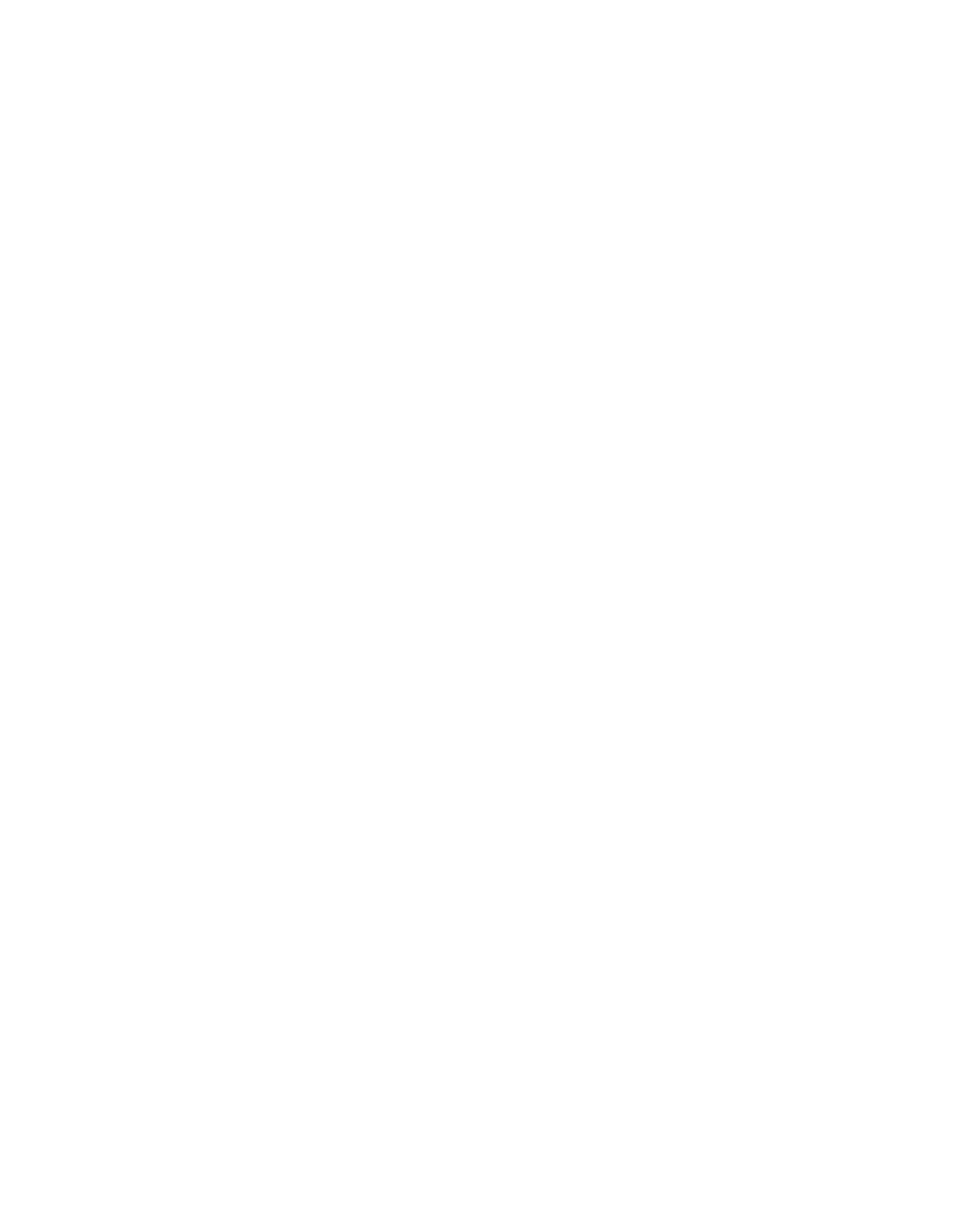#### **KITE, Justice.**

[¶1] Stratton Sheep Company's (Stratton) property in Carbon County adjoins a U.S. Forest Service road. Claiming that road was not a public road and was not convenient given its proposed use of the property, Stratton applied to the Carbon County Board of County Commissioners (the board) for a private road across property belonging to Terence and Maureen Reidy (the Reidys) pursuant to Wyo. Stat. Ann. § 24-9-101 (LexisNexis 2001). The board ruled Stratton had shown the private road was necessary and granted its petition, and the district court affirmed. We conclude the board's order is not supported by the record and is inconsistent with Wyoming law. Consequently, we reverse and remand to the district court directing the district court to enter an order reversing the order of the board and directing the board to deny the Stratton Sheep application for a private road.

#### **ISSUES**

- [¶2] The Reidys present a comprehensive list of issues on appeal:
	- 1. Whether access is necessary because respondent Stratton Sheep Company has no legally enforceable access.
		- A. Whether USFS 807 is a public road such that, under W.S. § 24-9-101(a), respondent Stratton Sheep Company has an outlet to, or connection with a public road.
		- B. Whether the southern portion of Tract 49 is "surrounded on all sides by land owned by another person or persons or a natural or man-made barrier making access unreasonably costly."
	- 2. Whether respondent Stratton Sheep Company has satisfied the requirements of Wyo. Stat. Ann. § 24-9-101 (LEXIS 2001).
	- 3. Whether the road established by the Carbon County Board of Commissioners in its Findings of Fact, Conclusions of Law and Order (Appendix B) was necessitated by the requirement of Wyo. Stat. Ann. § 24-9-101 (LEXIS 2001) that the viewers and appraisers recommend "the most reasonable and convenient route[."]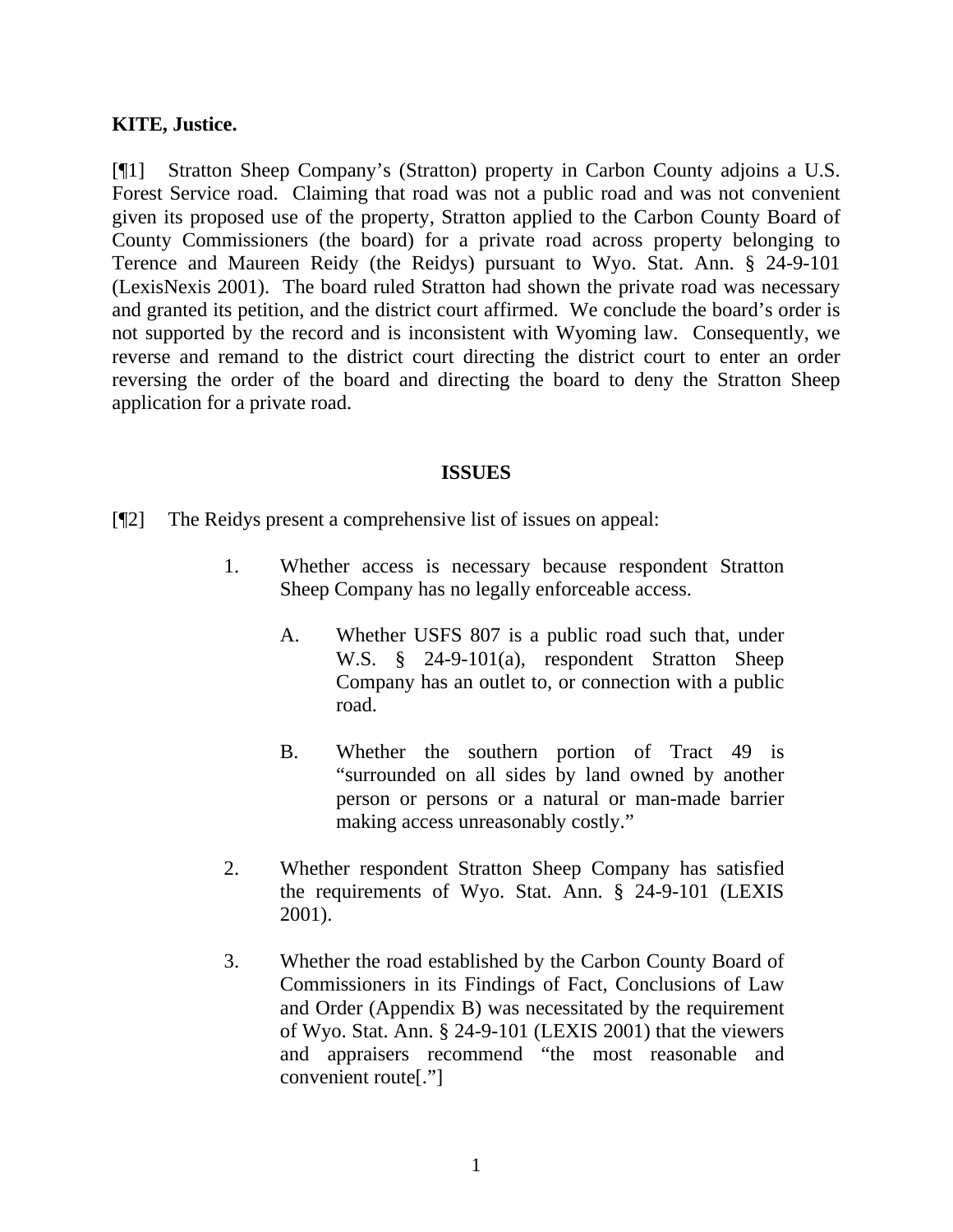Stratton rephrases the issues as:

- 1. Was the action of the Carbon County Board of Commissioners which established a private road for Stratton Sheep Company across lands belonging to Appellants Reidy supported by substantial evidence in the record?
- 2. Was the action of the Carbon County Board of Commissioners which established a private road for Stratton Sheep Company across lands belonging to Appellants Reidy in accordance with law?

# **FACTS**

[¶3] The Reidys own a dude ranch in Carbon County along the Wyoming-Colorado border. Stratton owns a 160-acre parcel known as Tract 49, adjacent to the Reidys' property. Over the years, Stratton has used Tract 49 to graze its livestock. In approximately 1996, Stratton began constructing corrals in the southern part of Tract 49 with plans to use the facility to transport cattle in and out of Tract 49 by semi-truck and trailer. Prior to that time, Stratton raised sheep and transported them to Tract 49 by pickup and stock trailer.

[¶4] Historically, Stratton accessed its property by using two different routes. The route from the north involved traveling Wyoming State Highway 70 to a Forest Service road known as FS 807, which connects directly to the northern boundary of Tract 49 at a point approximately six and one-half to seven miles from Highway 70. The second route is from the south. In order to use that route, one must travel Colorado Routt County Road 129 to a road traversing the Reidys' private property for approximately one and one-quarter miles to the southern boundary of Tract 49. This road passes through the Reidys' dude ranch headquarters. In the past, the Reidys and their predecessors allowed Stratton to travel the road over their private property to access the southern boundary of Tract 49. However, in 1997, the Reidys revoked permission for Stratton to cross its property. They objected to Stratton's proposal to use semi-trucks to transport its cattle through the Reidys' dude ranch.

[¶5] Although the record is not entirely clear, apparently the proposed private road in this case will cover only a portion of the one and one-quarter mile long access road across the Reidy property. Stratton obtained a prescriptive easement over another portion of the road and plans to use the private road procedure in Colorado to obtain access over the portion of the road located in that state.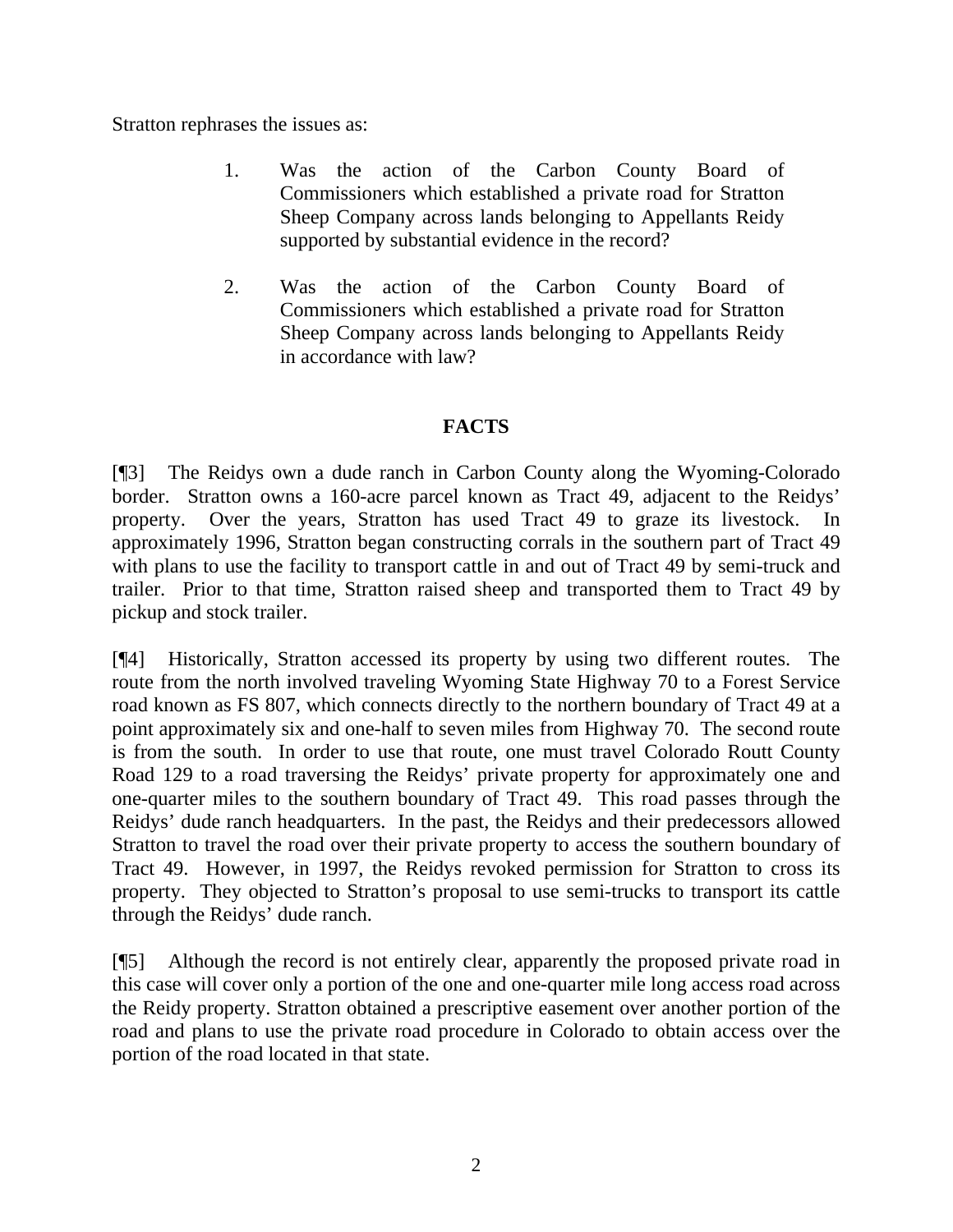[¶6] Pursuant to § 24-9-101, *et. seq.*, the board held a hearing to determine whether Tract 49 was landlocked and a private road over the Reidys' property was necessary. The board concluded Stratton had successfully established the private road was necessary and appointed viewers and appraisers to locate the road and determine the amount of compensation due to the Reidys. After the viewers and appraisers returned their recommendations, the board granted Stratton's private road petition. The Reidys filed a petition for review with the district court, which affirmed the board's decision. The Reidys filed a timely notice of appeal with this Court.

#### **STANDARD OF REVIEW**

[¶7] The board's decision on an application for a private road under § 24-9-101 is subject to review under the Wyoming Administrative Procedures Act. In reviewing the board's decision, we stand in the same position as the district court, and our review is governed by the considerations specified in Wyo. Stat. Ann. § 16-3-114(c) (LexisNexis 2005). *Mayland v. Flitner,* 2001 WY 69, ¶ 10, 28 P.3d 838, 843 (Wyo. 2001). Section 16-3-114(c) provides, in pertinent part:

> (c) To the extent necessary to make a decision and when presented, the reviewing court shall decide all relevant questions of law, interpret constitutional and statutory provisions, and determine the meaning or applicability of the terms of an agency action. In making the following determinations, the court shall review the whole record or those parts of it cited by a party and due account shall be taken of the rule of prejudicial error. The reviewing court shall:

> > \* \* \*

 (ii) Hold unlawful and set aside agency action, findings and conclusions found to be:

(A) Arbitrary, capricious, an abuse of discretion or otherwise not in accordance with law;

\* \* \*

(E) Unsupported by substantial evidence in a case reviewed on the record of an agency hearing provided by statute.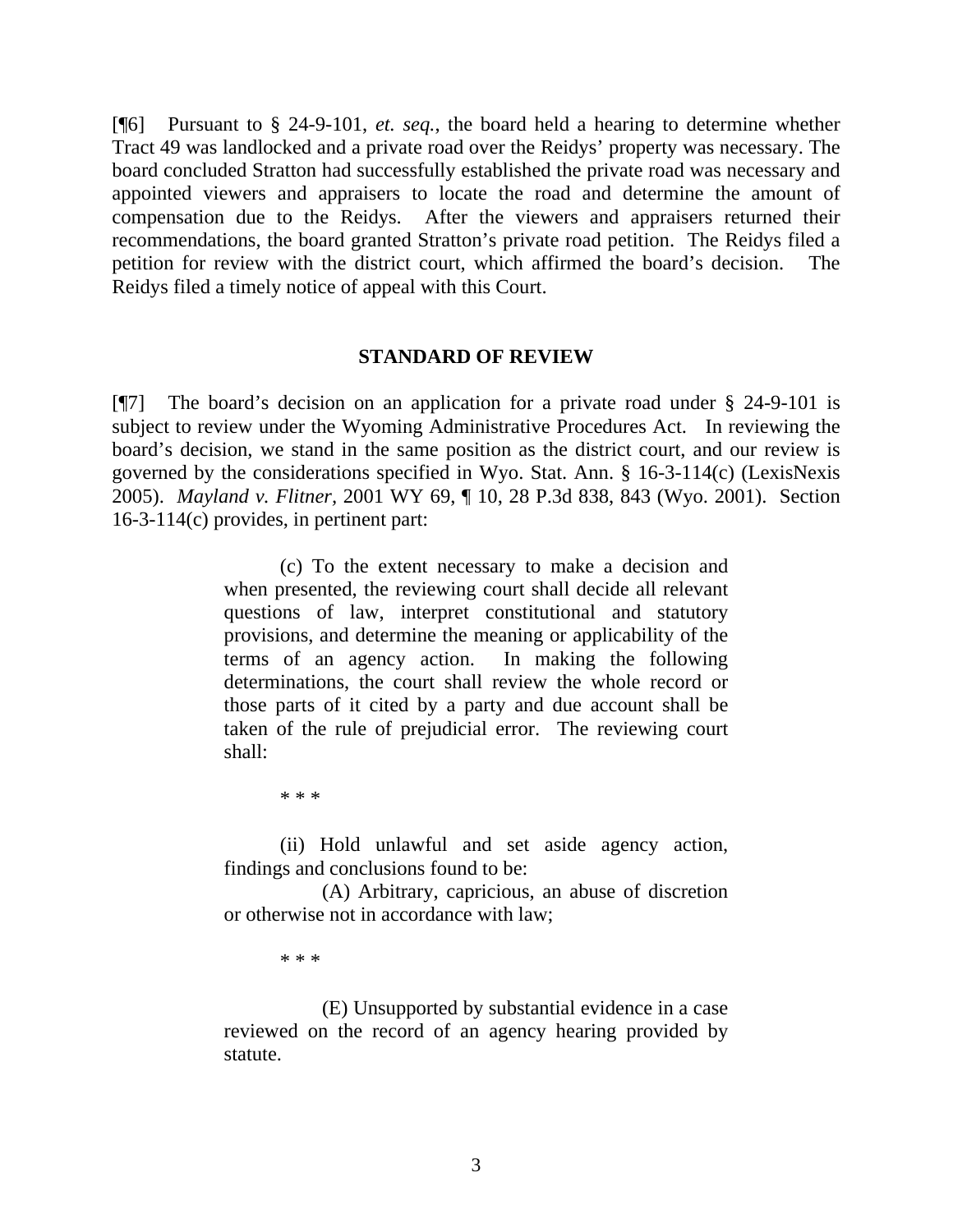Both parties presented evidence in this case, and, consequently, we review the factual determinations of the board by applying the substantial evidence test. *Mayland,* ¶ 10, 28 P.3d at 843. "Substantial evidence is relevant evidence which a reasonable mind might accept in support of the agency's conclusions. It is more than a scintilla of evidence." *Newman v. State ex rel. Wyo. Workers' Safety and Comp. Div.*, 2002 WY 91, ¶ 12, 49 P.3d 163, 168 (Wyo. 2002), quoting *State ex rel. Wyo. Workers' Safety and Comp. Div. v. Jensen*, 2001 WY 51, ¶ 10, 24 P.3d 1133, 1136 (Wyo. 2001). *See also*, *Elk Horn Ranch, Inc. v. Bd. of County Comm'rs, Crook County,* 2002 WY 167, 57 P.3d 1218 (Wyo. 2002).

[¶8] The board's conclusions of law are not, however, entitled to the same deference as its factual findings. No deference is given to its conclusions of law. "If the agency has not invoked and properly applied the correct rule of law, we are obligated to correct the error." *Mayland,* ¶10, 28 P.3d at 843, quoting *Miller v. Bradley*, 4 P.3d 882, 886 (Wyo. 2000).

[¶9] To review the board's determinations of ultimate fact, we apply the following standard:

> When an agency's determinations involve elements of law and fact, or ultimate facts, we do not give them the same deference we reserve for findings of basic fact. *Basin Electric Power Coop., Inc. v. Dep' t of Revenue*, 970 P.2d 841, 850 (Wyo. 1998). Instead, we separate the factual elements from the legal elements to determine whether the appropriate rule of law has been correctly applied to the facts and defer to the agency's ultimate factual finding only if there is no error in either stating or applying the law. *Id*. at 850-51.

*Amoco Prod. Co. v. State of Wyoming, Dep't of Revenue*, 2004 WY 89, ¶ 6, 94 P.3d 430, ¶ 6 (Wyo. 2004).

*Wyoming Dep't of Revenue v. Guthrie,* 2005 WY 79, 115 P.3d 1086 (Wyo. 2005).

## **DISCUSSION**

## *A***.** *Public Road*

[¶10] Section 24-9-101, *et. seq.,* sets out the procedure for obtaining a private road and provides the sole remedy for land-locked landowners. *Ferguson Ranch, Inc. v. Murray,*  811 P.2d 287, 290 (Wyo. 1991). Section 24-9-101 states in relevant part: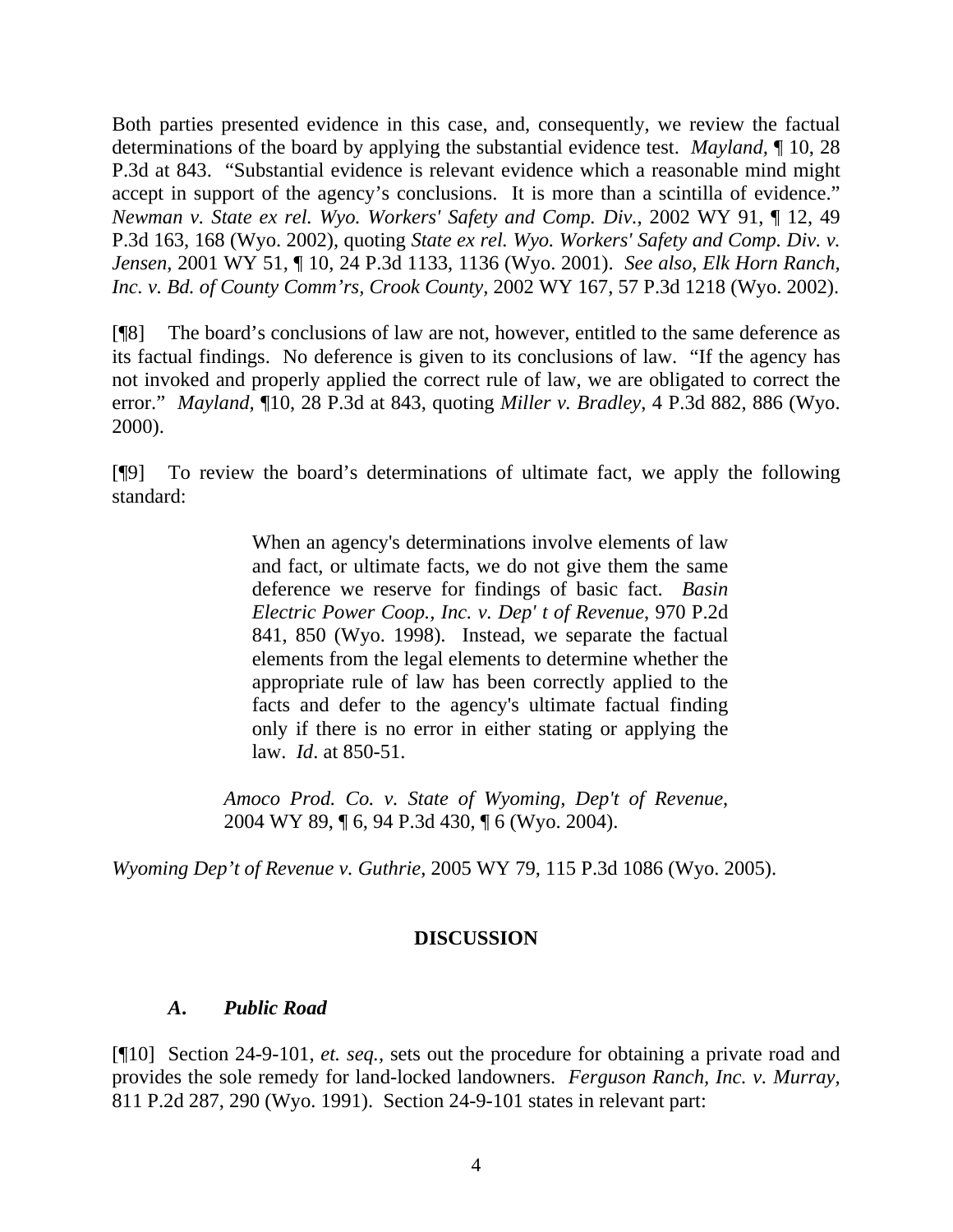(a) Any person whose land has no outlet to, nor connection with a public road, may file an application in writing with the board of county commissioners in the county where his land is located for a private road leading from his land to some convenient public road. The application shall contain the following information:

 (i) The legal description of the land owned by the applicant to which access is sought and a statement that the land is located within the county;

 (ii) A specific statement as to why the land has no legally enforceable access, other than a waterway, and whether the land is surrounded on all sides by land owned by another person or persons or a natural or man-made barrier making access unreasonably costly;

 (iii) A description of the applicant's efforts to purchase a legally enforceable access to a public road;

 (iv) A description sufficient to identify the general location of any access routes proposed by the applicant;

 (v) The legal description and the names and addresses of the affected parties of all land over which any proposed access routes would cross. Affected parties includes the owners of record and any lessee, mortgagee or occupant of the land over which any proposed road would cross and may include the state of Wyoming; and

 (vi) A statement as to whether any actions of the applicant or any person with the consent and knowledge of the applicant, caused the applicant's land to lose or to not have any legally enforceable access.

\* \* \*

 (h) If at the completion of the hearing the board finds that the applicant has satisfied the requirements of this section and access is necessary because the applicant has no legally enforceable access, the board shall appoint three (3) disinterested freeholders and electors of the county, as viewers and appraisers. \* \* \*

[¶11] The statutory private road procedure derives its constitutional authority from Article I, § 32 of the Wyoming Constitution which states: "Private property shall not be taken for private use unless by consent of the owner, except for private ways of necessity . . . nor in any case without due compensation." Thus, the threshold inquiry for establishment of a private road under § 24-9-101 is necessity.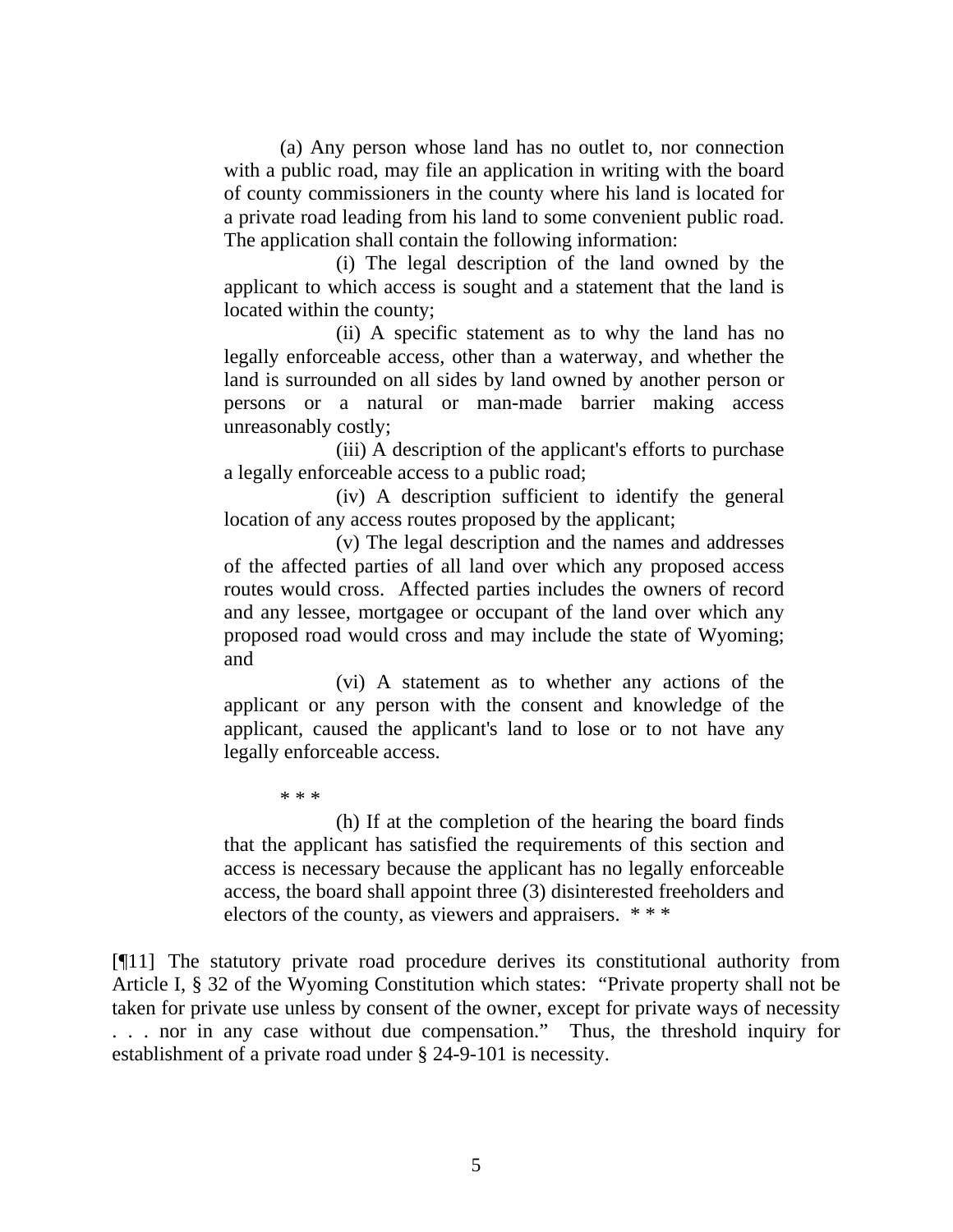The private road statute requires the Board to initially conduct a hearing to determine "the necessity of the road" petitioned for by "any person whose land has no outlet to, nor connection with a public road." Wyo. Stat. Ann. § 24-9-101 (Lexis 1999). We said in *McGuire v. McGuire*, 608 P.2d 1278, 1286 (Wyo. 1980), and affirmed in *Reaves v. Riley*, 782 P.2d 1136, 1137 (Wyo. 1989), that the "no outlet to, nor connection with" language means "no legally enforceable, existing outlet to nor connection with a public road."

*Voss v. Albany County Comm'rs,* 2003 WY 94, ¶ 12, 74 P.3d 714, 719 (Wyo. 2003). In *McGuire*, 608 P.2d at 1286, we held once an applicant for a private road has established his land has no legally enforceable means of access to a public road, he has demonstrated "necessity, as a matter of law."

[¶12] The board concluded Stratton did not have legally enforceable access to Tract 49 and a private road over the Reidy property was necessary. While the board did not expressly rule on whether or not FS 807 is a public road, its findings and conclusions implied it did not consider FS 807 to be a public road.

[¶13] *McGuire* was the first case in which we specifically considered the definition of a "public road" for the purposes of § 24-9-101. In that case*,* we considered whether a road across lands administered by the United States Bureau of Land Management (BLM) was a "public road" under the private road statute.

> The statutory section we examine does not define public road. . . . State statutes pertaining to state and county roads and which do contain some definitions are not applicable to roads such as the BLM road, the latter being under the jurisdiction of the United States. We cannot adjudicate its status so as to in any fashion bind the United States. We are limited to generally describing it in the light of the statute we have before us.

> The statute does not require connection with a public road that is state or county controlled. The evidence discloses that the public has traversed the BLM road for many years and a realty specialist from BLM testified that any United States citizen may travel existing roads or trails on public lands unless specifically closed by BLM and there appear to be no plans to close the road.

> > \* \* \*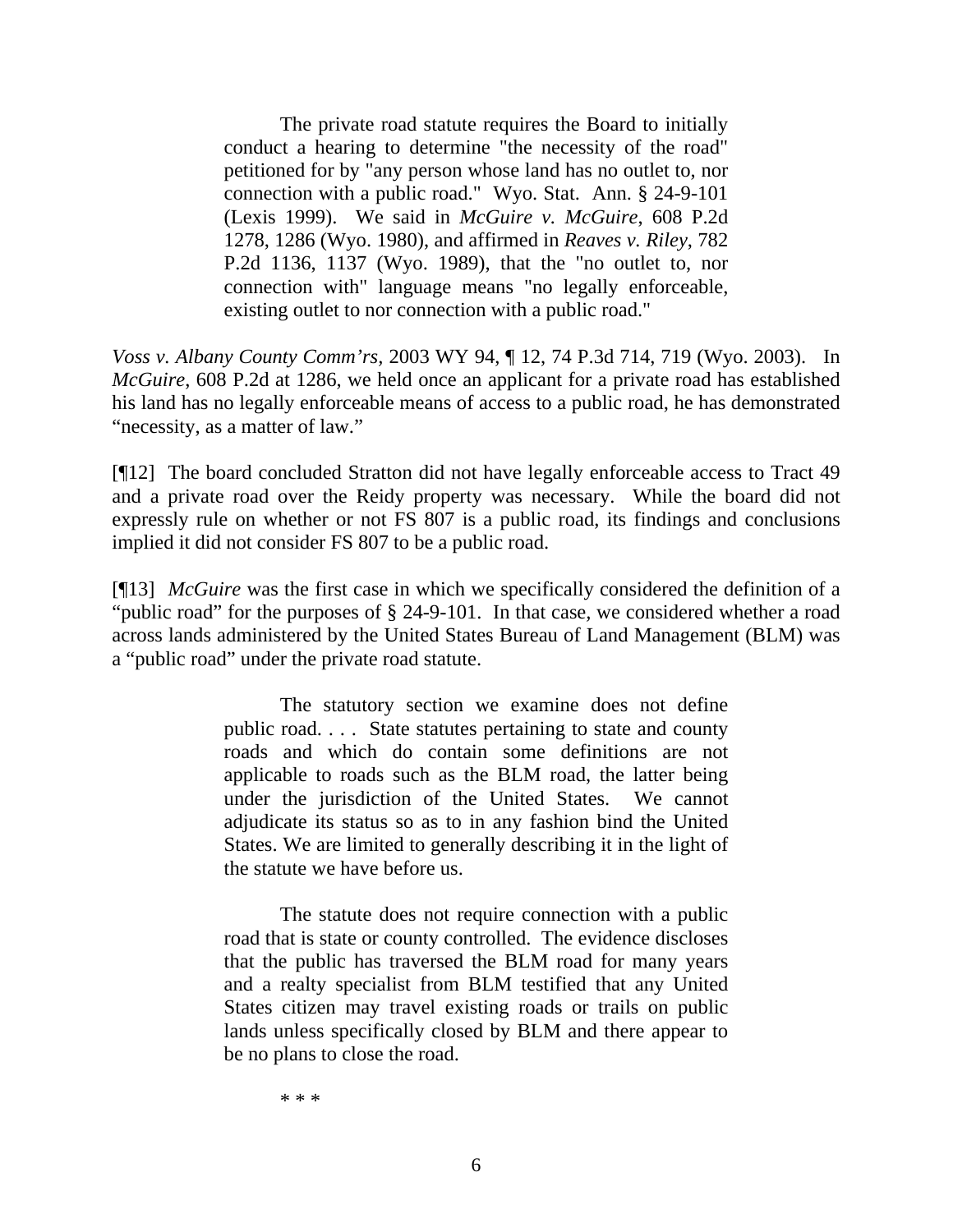We must, therefore, define a public road in the general sense, keeping in mind what the enacting legislature must have intended at the time of passage of the act, when the State was just coming to life.

 The status of BLM roads has been considered by at least one other court. In *Major v. Douglas County*, 1971, 6 Or.App. 544, 488 P.2d 808, the court there considered the test to be the right of the public to use it. There, like here, the general public had for many years enjoyed the right to use the BLM road; so, therefore, it was a public road within Oregon statutory language, "any public road within the county." That holding is no different conceptually than the general one used in the absence of an applicable statutory definition. A public road is one that the public generally-not merely a portion of the public-is privileged to use. Within the facts reflected by the record, then, we must conclude that the BLM road is a public road within the terms of § 24-9-101, supra.

*McGuire*, 608 P.2d at 1287-88 (footnotes and some citations omitted).

[¶14] In *Wagstaff v. Sublette County Bd. of Comm'rs*, 2002 WY 123, 53 P.3d 79 (Wyo. 2002), we reached a different conclusion about the particular BLM road at issue in that case. We said there was no evidence the undeveloped two track road over state and BLM property was a "public road." "[T]he dirt tracks located upon the State and BLM property were not maintained at any time, were solely passable in the summer months at a slow rate of speed, and were only used occasionally by hunters and not the general public." *Wagstaff,* ¶ 15, 53 P.3d at 83. In reaching the conclusion that the BLM road did not meet the statutory definition of a "public road," we distinguished *McGuire* as follows:

> We also find that the case of *McGuire* as to its ruling regarding public roads is distinguishable from this case. No evidence was presented to the Board concerning GCC's access via this route other than that mentioned above, whereas in *McGuire*, the evidence disclosed that the public had traversed the BLM road for many years. In addition, a realty specialist from the BLM testified in *McGuire* that any United States citizen may travel existing roads or trails on public land unless specifically closed by the BLM and that the BLM had no present plans to close the road there involved. In this case, no evidence was presented that the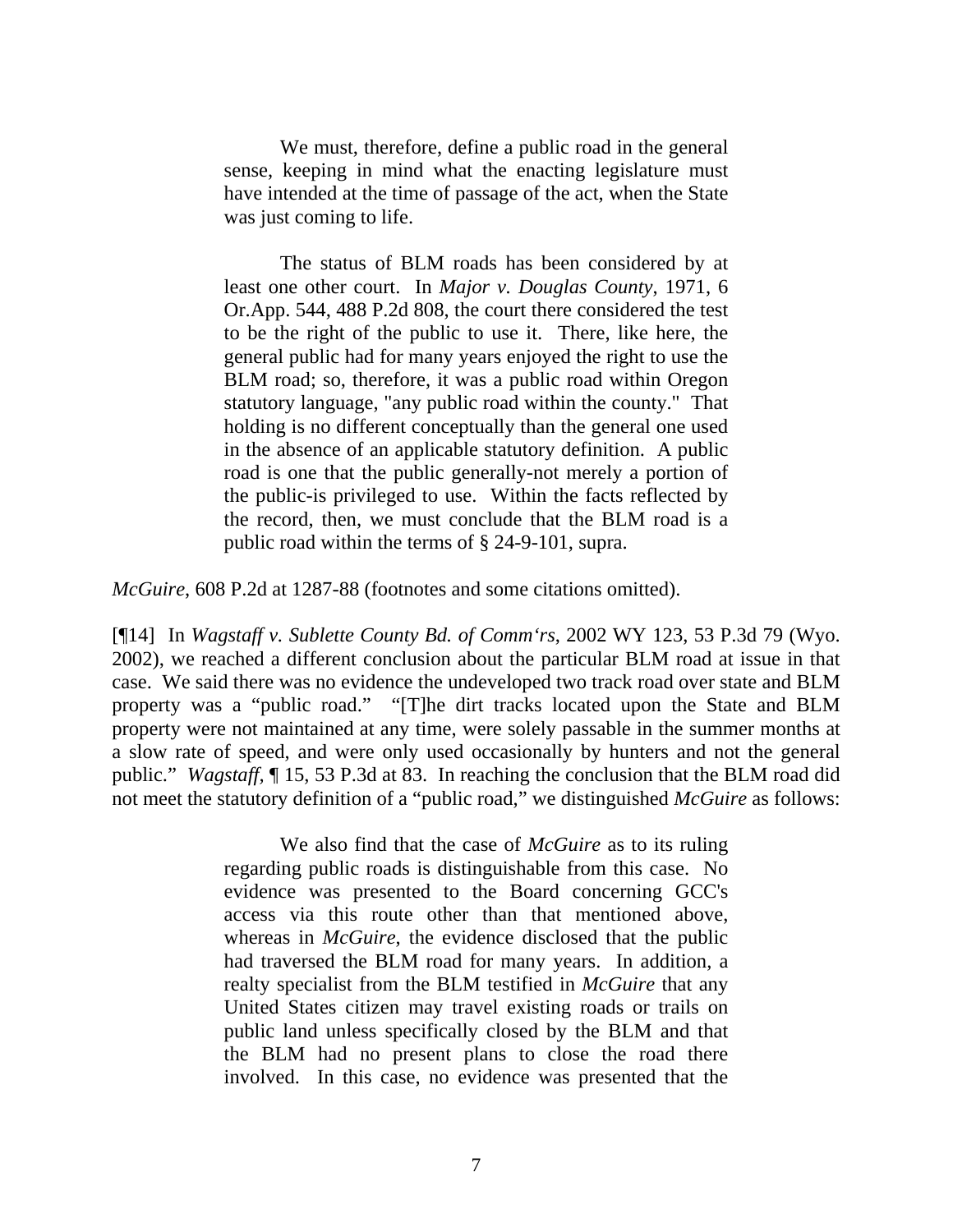public generally has the privilege to traverse the unimproved dirt tracks on the State and BLM land involved.

*Wagstaff,* ¶ 17, 53 P.3d at 83-84.

[¶15] Returning to the case at bar, we note the record contains voluminous testimony and documentary evidence presented at the contested case hearing concerning the characteristics of FS 807. The parties agree FS 807 leads directly from Highway 70 to the northwest corner of Tract 49 and it is approximately six and one-half to seven miles from Highway 70 to the tract boundary. The Forest Service designated FS 807 as a collector road which according to Forest Service employee, Steve Kerpan, is a "pretty major road," which the Forest Service regularly maintains. The northerly portion is designated by the Forest Service as "Level 2" and is accessible by passenger car, while the southerly portion of the road is designated "Level 3" and may be traveled by higher profile vehicles. Some improvements, including barrow or drain ditches and a signed bridge, have been made by the Forest Service to the road.

[¶16] Mr. Kerpan testified FS 807 is open to the general public and had been publicly used for more than forty years. The road is used by tourists, hunters, ranchers, farmers, and even motorcyclists. Multiple witnesses for both parties testified they used FS 807 and never asked permission to do so. Mr. Kerpan stated the Forest Service does not plan to close the road and it is highly unlikely it will change public access to the road. Nonetheless, he acknowledged the Forest Service could close the road if it was deemed necessary for proper resource management. Mr. Kerpan also stated the public's interest in using FS 807 is a privilege, rather than a right. Mr. Kerpan explained, however, before FS 807 could be closed the Forest Service would have to comply with the process mandated by the National Environmental Policy Act (NEPA), 42 U.S.C. §§ 4321, *et. seq.,* which would include a study of alternatives and an opportunity for public comment.

[¶17] On the basis of Mr. Kerpan's testimony that the road could be restricted or closed and use of the road is a privilege rather than a right, Stratton argues the road is not a "public road" within the statute's meaning. We disagree. We hold, as a matter of law, the fact that a road can potentially be restricted or closed is not determinative of the issue of whether it is a public road. The use of any road administered by a public entity is not a guaranteed right and, provided the proper procedures are followed, any road may be closed to the public. *See, e.g.,* Wyo. Stat. Ann. § 15-9-113 (a)(xvii) (LexisNexis 2005) (municipalities have the authority to close roads within their jurisdiction); Wyo. Stat. Ann. § 24-1-106(a) (LexisNexis 2005) (department of transportation has power to close or restrict use of state highways); Wyo. Stat. Ann. § 18-3-504 (LexisNexis 2005) (each board of county commissioners has authority to establish, alter and discontinue use of roads within the county). Of course, if a public road is closed, then an owner landlocked by that closure may be able to establish that a private road is "necessary" to provide access. Thus, Mr. Kerpan's statements to the effect that FS 807 could be closed and use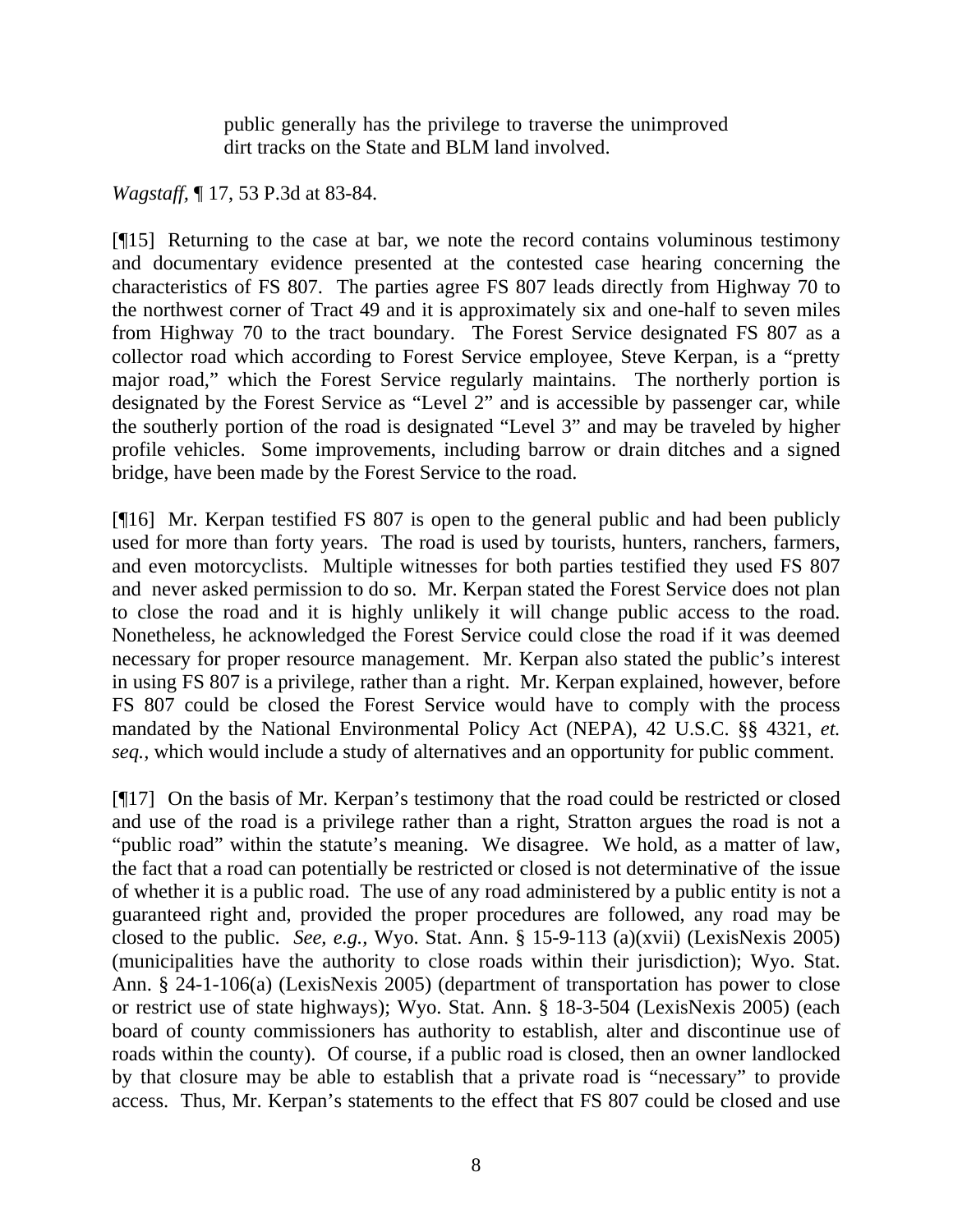of the road is a privilege rather than a right were merely acknowledgements of the Forest Service's power to administer the roads within its jurisdiction and were not determinative of whether or not FS 807 is a public road in the context of our private road statutes.

[¶18] In a related argument, Stratton contends Wyoming courts cannot declare whether a Forest Service road is a public road because they have no jurisdiction over federal roads and cannot bind the federal government. Stratton relies on *Yeager v. Forbes,* 2003 WY 134, 78 P.3d 241 (Wyo. 2003), for its contention that Wyoming courts cannot bind the federal government. We have no quarrel with Stratton's contention in that regard. We expressly recognized in *McGuire* that our determination of whether a road is a "public road" under § 24-9-101 is not binding upon the federal government*.* However, that does not prevent us from determining whether the road is a public road for the purposes of § 24-9-101. We simply determine the nature of the road in light of our private road statute. *McGuire,* 608 P.2d at 1286-87.

[¶19] Through its various agencies, the federal government owns over fifty percent of the land in Wyoming. Wyoming 2005-Just the Facts!, [http://eadiv.state.wy.us](http://eadiv.state.wy.us/) (2005), citing Gov't Services Admin. Office of Governmentwide Real Property Policy. It goes without saying that many private landowners use roads across federal lands to access their private property. If we were to hold a road across federal land could not be considered a public road under our private road statutes, we would be imposing an undue burden upon private landowners in Wyoming to provide access to their neighbors when, in reality, such access was not necessary. We do not believe the legislature intended that result. Therefore, we hold, as a matter of law, a road over federal lands may be considered a public road within the meaning of our private road statutes, provided the characteristics of the road indicate it is available to the general public.

[¶20] After a review of the entire record, we find no evidence contradicting the assertion that FS 807 is available for use by the general public. While the board made a finding that the road was "not improved," the record does not support that finding. Testimony and photographs contained in the record clearly show substantial improvements on the road, including barrow or drain ditches and a signed bridge.<sup>[1](#page-10-0)</sup> Like the BLM road in

<span id="page-10-0"></span><sup>&</sup>lt;sup>1</sup> We are not obligated to defer to the board's factual finding that FS 807 is an "unimproved dirt" road" because it is clearly contrary to the great weight of the evidence in the record. As we stated in *Voss*,  $\P$  10, 74 P.3d at 719, in conducting a substantial evidence review of the record, we review:

<sup>&</sup>quot;the entire record to determine if there is relevant evidence that a reasonable mind might accept in support of the agency's decision. . . . A court will reach a different conclusion based on the evidence only in those situations where the agency's conclusion is clearly contrary to the weight of the evidence."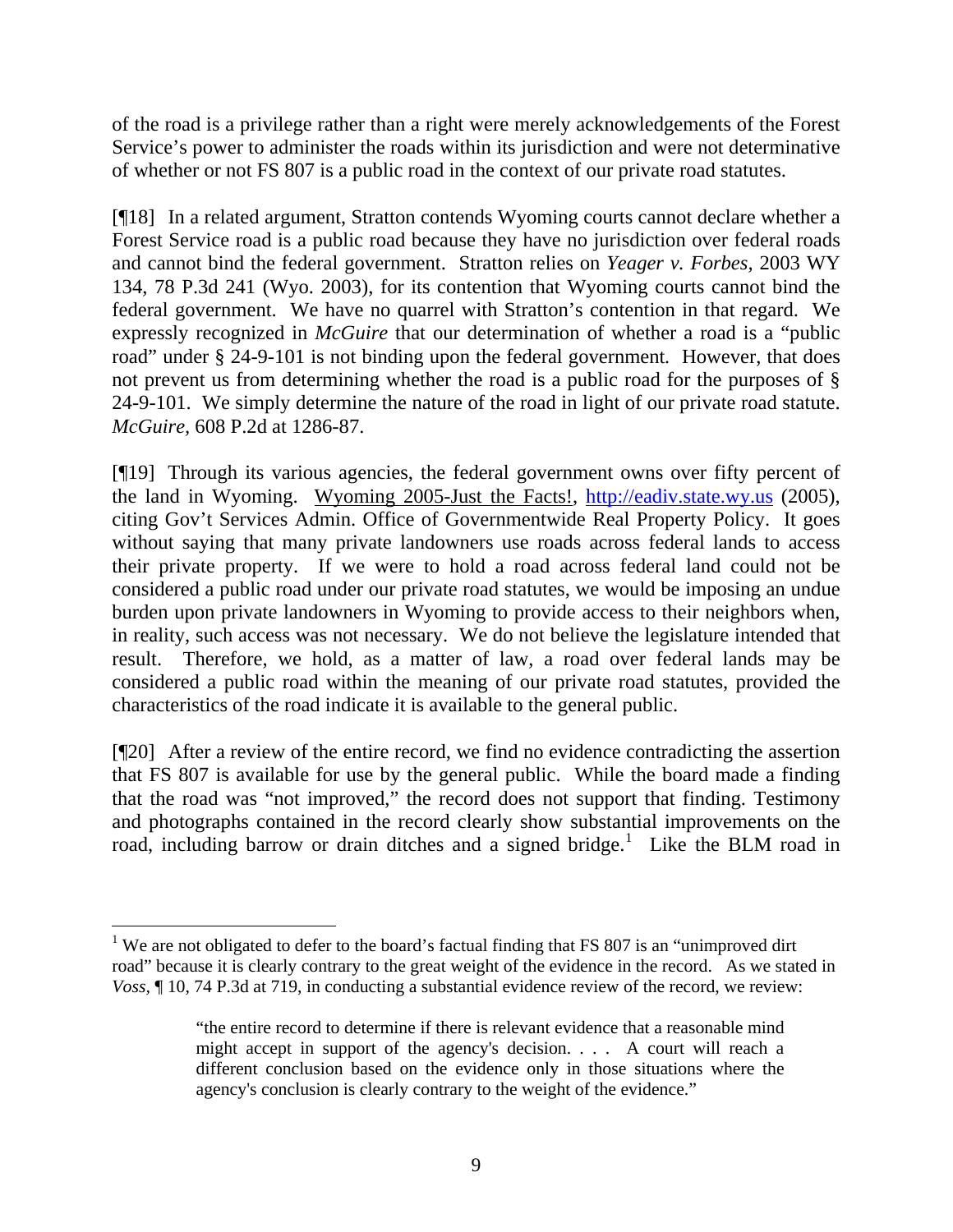*McGuire*, FS 807 is indisputably open to the general public, routinely used to access public and private lands, and is, therefore, obviously distinguishable from the road in *Wagstaff.* Historically, Stratton has actually used the road to access Tract 49.

[¶21] Our conclusion that FS 807 is a public road under our private road statute is consistent with *Bd. of County Comm'rs v. Federer Dev. Co.,* 682 P.2d 1062 (Wyo. 1984), in which we addressed whether a road administered by the United States Forest Service could be used to provide the requisite access to a proposed subdivision. We approved the district court's rationale that a FS road known as the Blair Road was, in fact, a public road. We quoted the district court's decision letter:

> The Blair Road was originally constructed with the intention of providing permanent use of public access. . . . [T]he previous owner of the land in question[] testified that the Blair Road was originally given by him to the United States Forest Service for easement rhough (sic) his land to Forest Service lands. It seems incongruous then at this point for the County Commissioners to rule that there is no legally enforceable means of access to the property when the Blair Road was originally given by the owners of that same property to the Forest Service to not only gain permanent public access to private lands but to the Forest Service lands as well.

*Id.* at 1064-65.

[¶22] The facts in the instant case reveal an important similarity to *Federer.* Stratton owns another parcel of land near Tract 49 which is an in-holding within the Medicine Bow National Forest.<sup>[2](#page-11-0)</sup> Although it is not entirely clear in the record, Stratton's inholding is apparently north of Tract 49. Prior to the controversy in this case, Stratton actually granted an easement to the United States to allow FS 807 to cross its private inholding and that easement specifically states it is for the benefit of the public. This fact further confirms our view that FS 807 is a public road.

[¶23] Stratton contends FS 807 is not a public road because it could be closed at some time in the future, and the access provided by the road, therefore, is not "legally enforceable" under the statute. The board's decision letter indicates it followed a similar

*Voss v. Albany County Comm'rs,* 2003 WY 94, ¶ 10, 74 P.3d 714, 719 (Wyo. 2003), quoting *McTiernan v. Scott,* 2001 WY 87, ¶ 16, 31 P.3d 749, 756 (Wyo. 2001) (citation and footnote omitted).

<span id="page-11-0"></span><sup>2</sup> The parties agree an "in-holding" is a parcel of private land which is completely surrounded by lands owned by the government.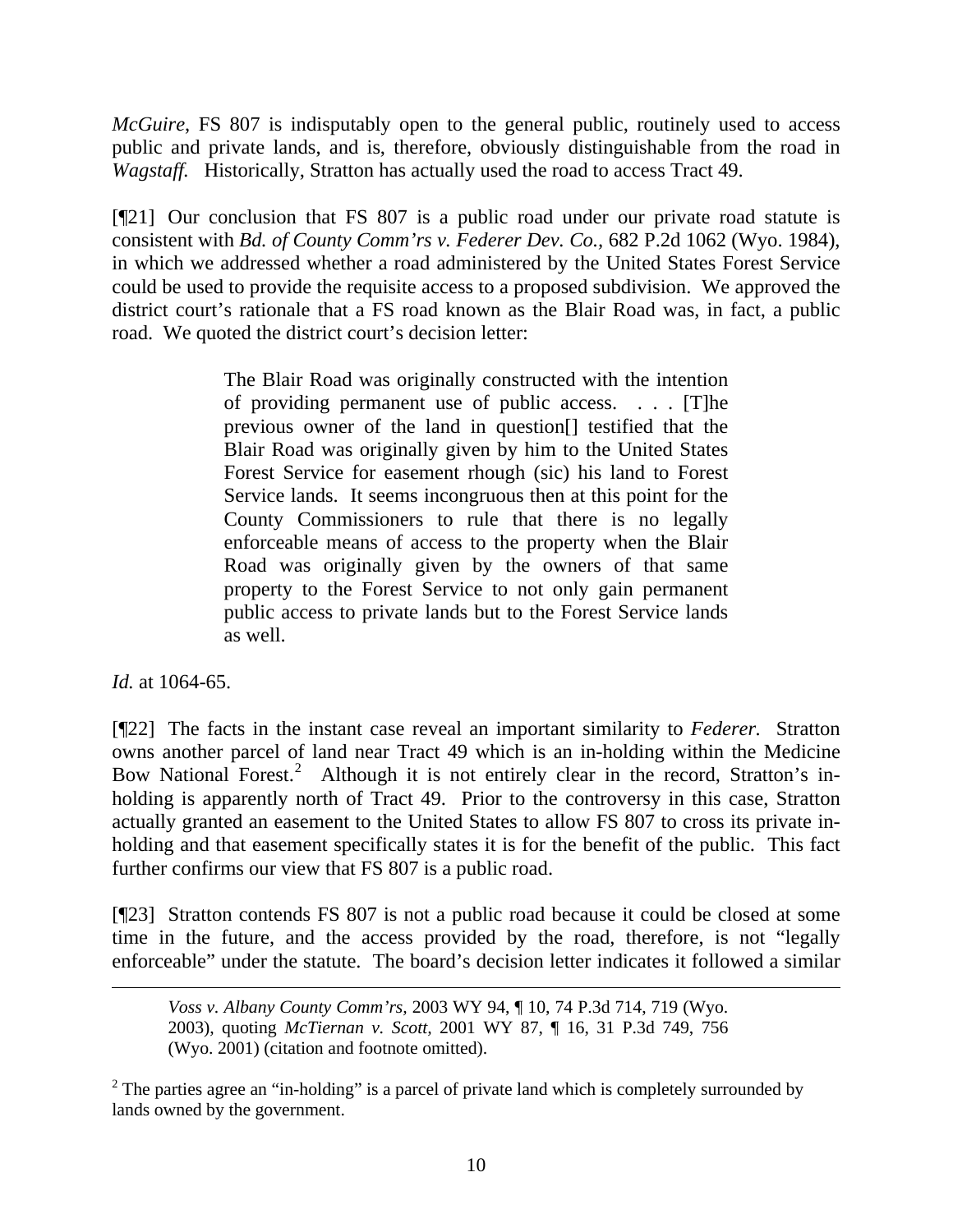rationale, stating: "[t]here is no legally enforceable right to use the Forest Road 807 by any member of the public according to the evidence." It appears this reasoning stems from a misreading of our opinion in *Voss* to the effect that the right to use a public road on federal land must be "legally enforceable." In *Voss,* we concluded a personal thirty year right-of-way grant/temporary use permit over BLM land was not "legally enforceable access" to the public road in question—a county road. *Voss*, ¶ 13, 74 P.3d at 719. By its terms, the grant terminated after thirty years and, although it was renewable at that time, renewal was not guaranteed. Furthermore, the permit was personal and did not "pass automatically upon conveyance of the property." *Id.* Instead, the grant was assignable only upon approval by the BLM. *Id.* Because it was obviously a personal right-of-way, we did not directly address the issue of whether the access road over BLM property in *Voss* was a public road.

[¶24] The "legally enforceable" inquiry is relevant only in determining whether a person has such a connection with, or outlet to, a public road. *See, e.g., McGuire,* 608 P.2d at 1286; *Reaves v. Riley,* 782 P.2d 1136 (Wyo. 1989). However, if a landowner has direct access to a "public road" under our statute, the question of legal enforceability is irrelevant and a private road is not necessary. Although we did not directly address this principle in *Voss*, we did recognize the underlying goal of the private road statute is to provide access to the public road system. *Voss*, ¶ 32, 74 P.3d at 723-24. *See also*, *Miller v. Bradley,* 4 P.3d 882, 889 (Wyo. 2000); *Dunning v. Ankney,* 936 P.2d 61, 64 (Wyo. 1997). Because the record in this case demonstrates FS 807 is open to, and used by, the general public, it is distinguishable from *Voss*. No right of way is required to use FS 807 and, since it is open to the general public, there is no question about transferability of the right to use the road.

[¶25] In determining FS 807 could not be considered a public road under our case law, the board misinterpreted our precedent. This Court has never held a road on federal property cannot be a public road under the private road statute. In fact, we held just the opposite in *McGuire,* which has never been overruled. To be completely clear, we hold, as a matter of law, roads over federal lands may be considered public roads under our private road statutes. Of course, the individual characteristics of each road will determine its status. In this case, when the correct rule of law is applied to the essentially undisputed facts, it is clear FS 807 is a public road. We conclude the board erred when it failed to recognize FS 807 as a public road and ruled that Stratton had proven necessity because its access via FS 807 was not "legally enforceable."

## *B. Convenience*

[¶26] Even if FS 807 qualifies as a public road, Stratton maintains it is not convenient for it to use that road and, under our case law, it is still entitled to a private road across the Reidys' property. The Reidys argue the issue of convenience is not relevant so long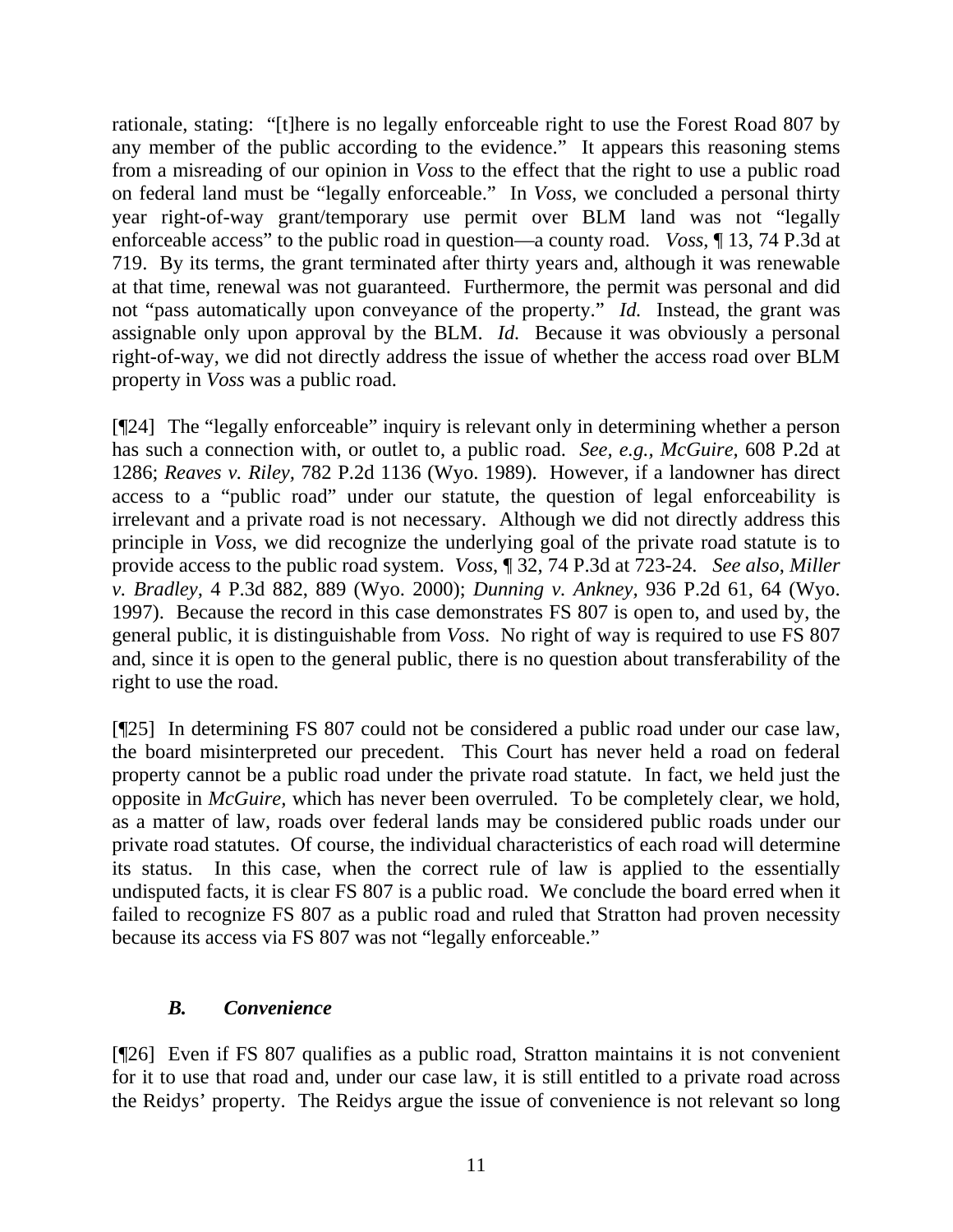as FS 807 is a public road which provides Stratton access to its property. As we noted above*,* § 24-9-101(a) states: "Any person whose land has no outlet to, nor connection with a public road, may file an application in writing with the board of county commissioners in the county where his land is located for a private road leading from his land to some convenient public road." Because the adjective "convenient" is not used to modify the term "public road" in the first part of the sentence, one could argue the convenience of a road is not a pertinent inquiry until the applicant has established he is landlocked and the board of county commissioners is considering the alternative routes for establishing a private road.

[¶27] However, we have often recognized the legislature intended the private road statute to create a practical and efficient method for providing landlocked landowners usable access. Our jurisprudence on this issue indicates convenience should be a consideration in determining the necessity of a private road. In *McGuire,* we stated:

> We agree with the district judge that the county commissioners' finding that the road was not "necessary" was unsupported by the evidence. The evidence clearly demands the opposite conclusion. We hold that any person whose land is so situated that it has no outlet or legally enforceable means by which he can gain access has demonstrated necessity, as a matter of law, without there being a further need to show that he lives on that land or that it is being, or will be, used for some specific purpose nor was it proper to inquire into impact on adjoining owners (other than the owners whose land will be taken), financial interest of applicants, use for hunting, fences and improvements, or whether permissive access had been denied. **In our view, the word "necessary" in the statute refers only to the lack of the type of outlet we have described to a "convenient" public road**.

608 P.2d at 1286 (emphasis added). *See also*, *Gold v. Bd. of County Comm'rs of Teton County,* 658 P.2d 690, 694 (Wyo. 1983).

[¶28] Consideration of convenience is demonstrated most clearly in *Wagstaff*. The facts in *Wagstaff* were somewhat complicated, but they were key to our decision and bear repeating here:

> Grindstone Cattle Company ("GCC") owns a piece of real property which is commonly known as "Scott's Place" and another parcel of real estate which is north and west of Scott's Place and is separated from Scott's Place by a strip of land owned by the State of Wyoming and the Bureau of Land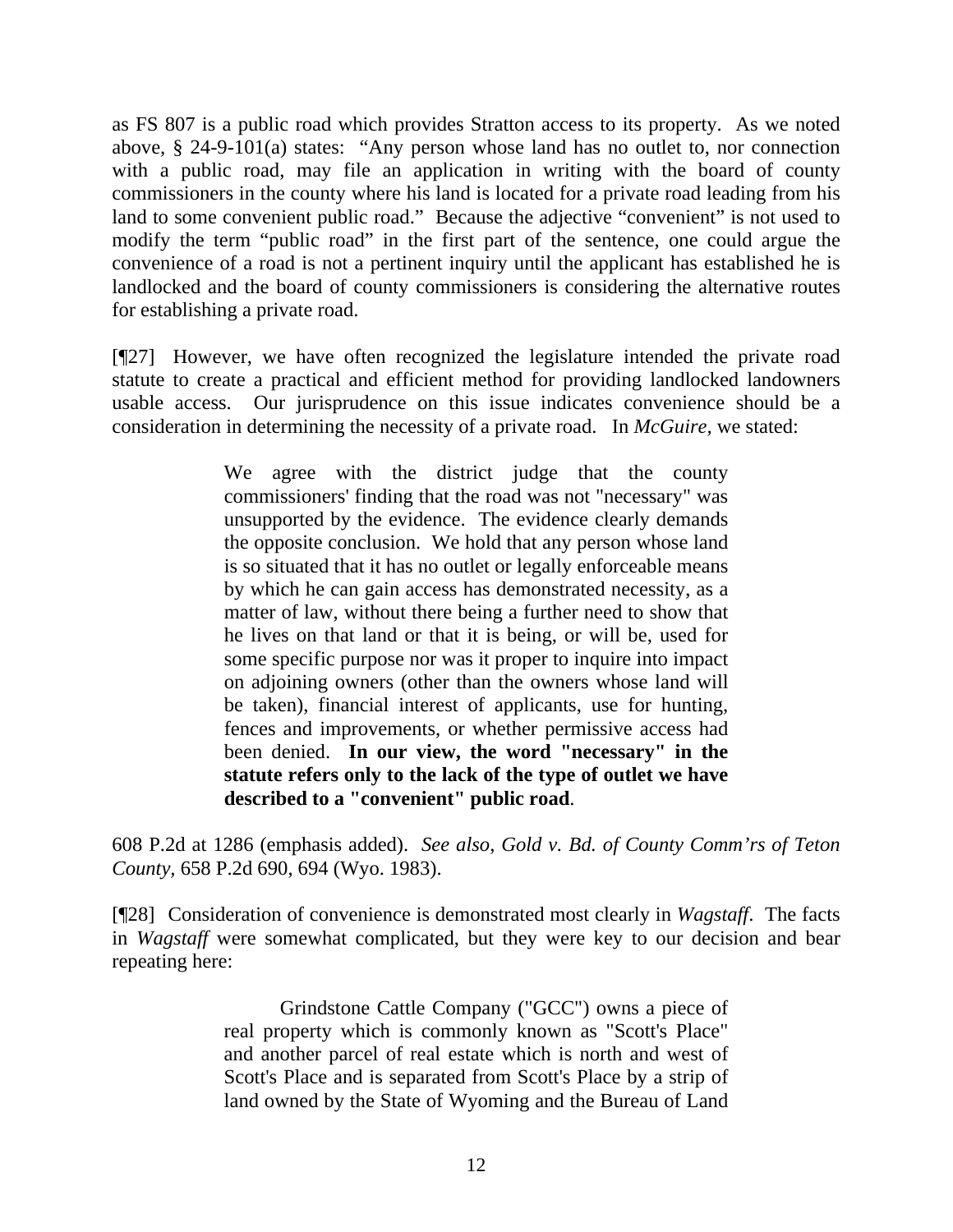Management ("BLM"). Wagstaffs own real property that adjoins Scott's Place to the south. A title search established there are no easements or rights of way of record evidencing any legally enforceable access to Scott's Place. While State Route 354 runs through Wagstaffs' property, it does not run through Scott's Place. For over fifty years, GCC and its predecessors have had permissive use of a mile long roadway traversing Wagstaffs' land to access their property from State Route 354.

*Wagstaff,* ¶ 3, 53 P.3d at 80.

The Board received evidence of other possible routes to the Scott's Place property. County Road 150, the "Pape Road," to the east of Scott's place, was deemed not to be a viable option because the Green River lies between Scott's Place and the Pape Road, and there is no existing access without bridging across the river. The only other possible means of access would be from the west and north, which would require traveling an extra 35 miles on State Route 354, County Road 112, and County Road 115, and then traversing an additional 15 miles over dirt tracks across state and BLM property.

*Id.*, **[8, 53 P.3d at 81.** On appeal, Wagstaff claimed the circuitous route through GCC's other piece of property provided the statutory outlet to or connection with a public road. *Id.* In response to Wagstaff's argument, we stated:

> Moreover, even if we were to hold that the unimproved dirt tracks on the State and BLM land constituted public roads, such a determination is not definitive in the analysis that must be made. As stated previously, the legislature in its enactment of § 24-9-101 intended that the term "outlet" be such that it affords the landowner access via a convenient public road and that convenience and reason prevail in the establishment of roads. While Wagstaffs argue that GCC should be required to use the route over the State and BLM unimproved dirt tracks because GCC could file a petition to require the needed maintenance on County Road 115 and the unimproved dirt tracks across the State and BLM property and spend additional monies to improve the State and BLM unimproved dirt tracks so they would be generally passable on a year round basis, requiring GCC to take such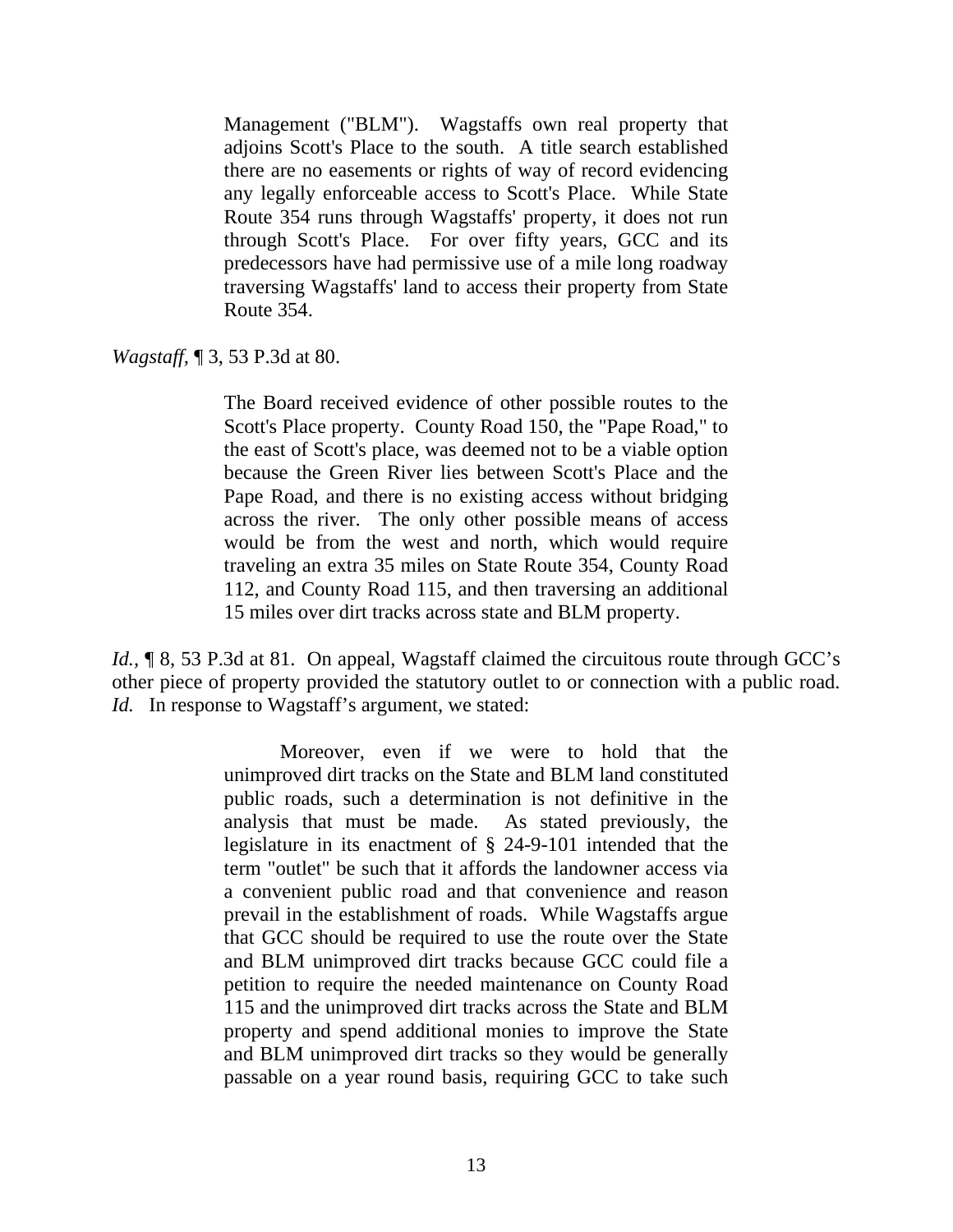acts simply does not fall within the legislature's expressed intention.

*Id.,* ¶ 18, 53 P.3d at 84. Affirming the board, this Court agreed GCC should not be required to travel an extended route amounting to an additional fifty miles over roadways which were impassable for part of the year in lieu of establishing a mile long private road over Wagstaff's land. *Id.,* ¶¶ 3, 8, 20, 53 P.3d at 80-81, 84.

[¶29] Although the legislature has amended other aspects of the statute, it has not done so to change our interpretation that convenience of the public road is a factor to be considered. If this Court had incorrectly interpreted the legislature's intent, "legislative action to clarify the statutes and correct the court's decision would seem a likely result." *Albertson's, Inc. v. City of Sheridan,* 2001 WY 98 ¶ 21, 33 P.3d 161 (Wyo. 2001).

[¶30] The convenience factor must, however, be applied judiciously. Wyo. Const. Art. I, § 32 mandates that in order to constitutionally justify a private condemnation of property, there must be necessity. Consequently, the inconvenience which would justify a private taking must be substantial. In fact, it must be so substantial it is functionally equivalent to necessity. Our case law bears this out. We have never approved a private road simply on the basis that it would be more convenient to the applicant than another already existing means of access. Rather, only when the record contains evidence showing the alternative access is obviously impractical and unreasonable has this Court approved the creation of a private road under the statutes.

[¶31] Interpreting the statute to allow a finding of necessity when an applicant is seriously inconvenienced by an alternative route serves the purposes of the private road statute. The statutory private road procedure replaced the common law way of necessity as the means for a landlocked property owner to gain access to his property. *Ferguson,*  811 P.2d at 290. The legislature enacted the private road statutes to ensure a landowner can use his property for "productive purposes" while providing compensation to the burdened landowners. *Id.* at 289, citing 2 Thompson on Real Property §§ 362-368 (1980 Repl). Stated another way, a private road granted pursuant to § 24-9-101, *et. seq*., allows the use and enjoyment of specific property by providing access. *Reaves,* 782 P.2d at 1137. Thus, there is a "public good" consideration in granting a private road. We explained in *Hulse v. First Am. Title Co.,* 2001 WY 95, ¶¶ 30, 33, 33 P.2d 122, 132 (Wyo. 2001) (some citations omitted):

> [T]here is a public interest in giving access by individuals to the road and highway network of the state as a part and an extension thereof for economic reasons and the development of land as a resource for the common good, whether residential or otherwise.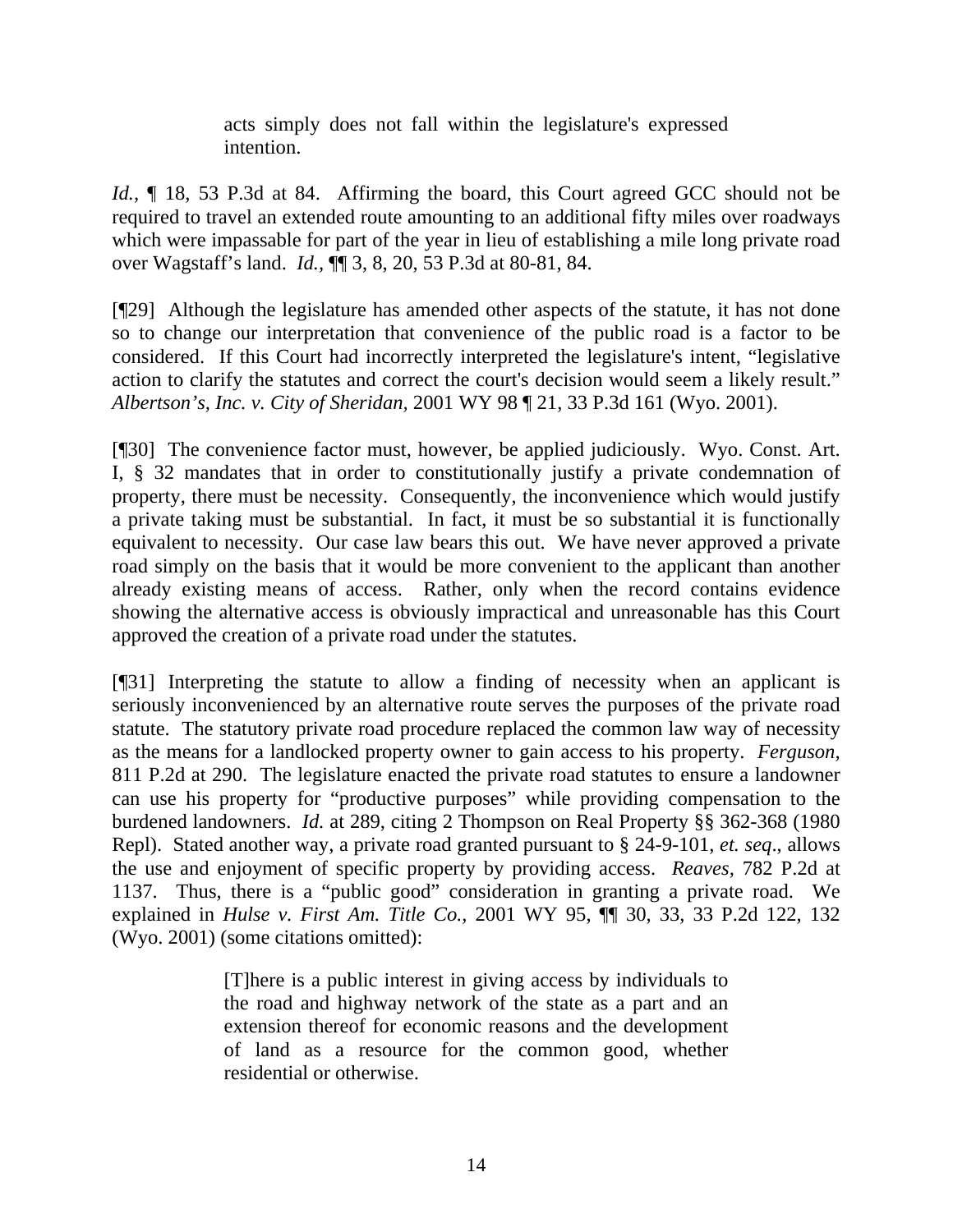\* \* \*

Moreover, this court has held the right to condemn a way of necessity under constitutional and statutory provisions is an expression of public policy against landlocking property and rendering it useless. As a consequence, the statute provides that any grant of a private road under its provisions requires a finding by the board that the property owner seeking its creation has no legally enforceable access to a public road and that the private road is "necessary" before it may enter its order declaring the creation of the private road. Wyo. Stat. Ann. §§ 24-9-101, -103.

[¶32] If the purposes of the statute are to be served, we must take into account instances of substantial inconvenience. We have recognized this concept in choosing between alternative routes when we have refused to require a landlocked property owner to choose a "wholly illogical, uneconomic, and unproductive road." *Ferguson,* 811 P.2d at 290. *See also*, *Martens v. Johnson County Bd. of Comm'rs,* 954 P.2d 375, 380 (Wyo. 1998). Furthermore, we have refused to require private road applicants to overcome all obstacles before petitioning for a private road, *Walton v. Dana,* 609 P.2d 461, 463 (Wyo. 1980), or to consider routes in other counties, *Lindt v. Murray,* 895 P.2d 459, 463 (Wyo. 1995). These cases indicate that the statute must be interpreted practically and support our holding that a showing of substantial inconvenience may satisfy the necessity requirement of the private road statute. *See also*, *Peery v. Hill,* 120 S.W.2d 762, 764 (Ky. Ct. App. 1938) (holding under the Kentucky private road statute, an applicant had proven necessity when he showed practical necessity): *See* M. DiSabatino, *Way of Necessity Over Another's Land, Where a Means of Access Does Exist, But is Claimed to be Inadequate, Inconvenient, Difficult, or Costly, 10 ALR 4<sup>th</sup> 447 (1981), and cases cited* therein.

[¶33] Stratton outlines a number of obstacles which it claims make FS 807 inconvenient and entitles it to a private road across the Reidys' property. First, Stratton argues the private road is more convenient because FS 807 is not plowed in the winter. However, the proposed private road, likewise, is not plowed during the winter, and Charles Juare, a shareholder and the president of Stratton, testified his ranching operation only used Tract 49 in the summer and fall. Since access in the winter is not important to Stratton, the lack of winter accessibility was not evidence of substantial inconvenience.

[¶34] Next, Stratton argues the private road route is more convenient because the FS 807 route is significantly longer. The board agreed: "It is the opinion of the Commissioners that a road of  $1\frac{1}{4}$  miles ... is considerably more convenient than 6  $\frac{1}{2}$  miles over unimproved dirt road that will not meet the requirements of the applicant with the anticipated use of large trucks." However, this finding was tainted by the board's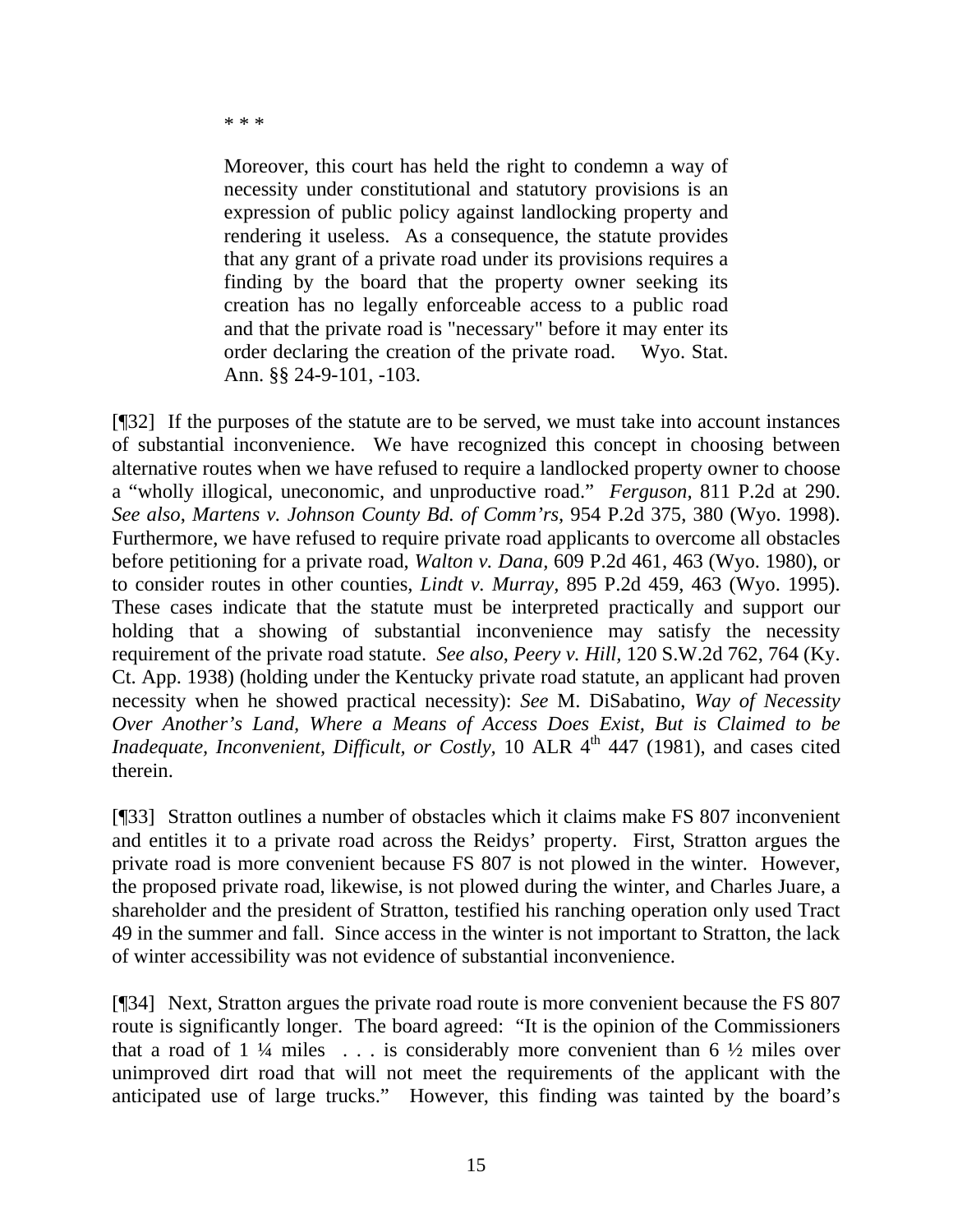incorrect legal conclusion that FS 807 is not a public road. When the Colorado Routt County Road access is compared with FS 807, the latter is obviously more convenient because it connects directly to Tract 49, while the proposed private road access is one and one-quarter miles from a public road. The primary difference between the routes is that using FS 807 requires one to travel approximately five miles further on a dirt road. That fact alone does not establish sufficiently substantial inconvenience to constitute functional necessity. Another means of comparing the convenience of the two routes is the total distance of each. We employed this method in *Wagstaff.* Stratton confirmed there was no appreciable difference between the two routes in terms of total distance from other parts of its ranch to Tract 49.

[¶35] Further, Stratton contends FS 807 is inconvenient because it is not conducive to hauling cattle by semi-truck. Mr. Juare testified FS 807 is narrow and includes sharp curves, making it unsuitable for travel by a loaded semi-truck and trailer. He also testified that, in order to transverse FS 807 to Tract 49, one must cross a bridge and the weight restrictions on the bridge would prevent a loaded semi-truck from crossing. Stratton has, however, used the Forest Service road in the past to haul cattle to Tract 49 using a pickup and stock trailer, although Mr. Juare indicated it is less convenient to haul smaller loads of cattle and their equipment suffers wear and tear because the trailer drags on parts of FS 807.

[¶36] The record establishes the proposed private road is also steep, and the parties contested whether it was suitable to travel with a semi-truck and trailer loaded with cattle.<sup>[3](#page-17-0)</sup> Despite a difference of opinion concerning the suitability of the proposed private road for semi-truck traffic, no dispute existed that, although it may not be as convenient to haul smaller loads of cattle, Stratton can use a pickup and trailer to haul its cattle to Tract 49 via FS 807. The cattle could also be trailed along FS 807 to Tract 49. Simply because one landowner would prefer to use his or her property in a certain manner and a different access would facilitate that preference does not mean a private road is necessary. Stratton did not establish it was substantially inconvenienced, consistent with the legal standard outlined above, by being required to use the Forest Service road instead of the proposed private road.

<span id="page-17-0"></span><sup>&</sup>lt;sup>3</sup> Mr. Reidy testified he used the road to haul hay by semi-truck one year, but his efforts were not fully successful as three loads had tipped, dumping some of the hay. Since that experience, truck drivers have refused to drive a loaded semi-truck down the road. Mr. Reidy explained that a load of live cattle is even more dangerous to haul than a stationary load because the load can shift when the cattle move. Stratton disputed the Reidys' claim it is too dangerous to drive a semi-truck loaded with cattle over the proposed private road. Mr. Juare testified he had hauled pipe and hay over the road by semi-truck. He did not, however, testify as to the weight of his loads of pipe and hay or explain how those loads would compare to a load of cattle. Mr. Juare did acknowledge a cattle truck is longer than the truck he used to haul the pipe to Tract 49.